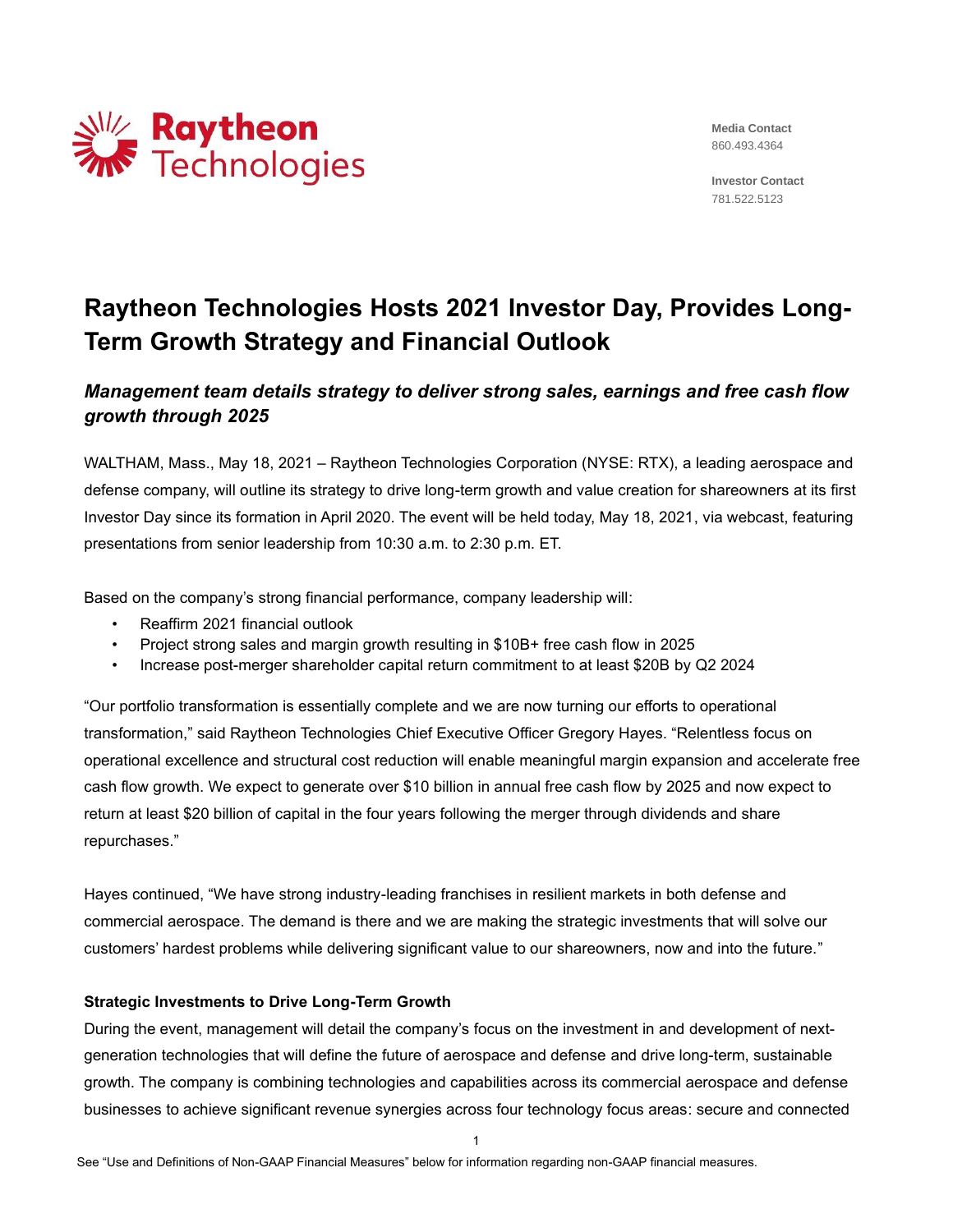ecosystems; autonomy and artificial intelligence; power and propulsion; and precision sensing and effects. In its first year, the company has generated over 300 actionable projects, which represent more than \$10 billion of lifetime award potential.

#### **Driving Operational Excellence, Structural Cost Reduction and Margin Expansion**

Management will discuss the company's plans to drive operational excellence, including a new Customer Oriented Results Excellence (CORE) operating system, digital thread strategy, structural cost reduction and margin expansion over the next five years. During this period, the company expects to deliver over \$5 billion of gross cost savings through cost reduction initiatives, including cost synergies from the merger and Rockwell Collins acquisition. These actions, combined with growth across its businesses, are expected to drive approximately 550 to 650 basis points of adjusted segment margin expansion by 2025.

#### **Returning Capital to Shareowners**

Additionally, management will discuss the company's disciplined capital allocation strategy, which includes returning significant capital to shareowners through dividends and share repurchases. As a result of Raytheon Technologies' robust free cash flow generation, which is expected to accelerate to over \$10 billion annually by 2025, the company now expects to return at least \$20 billion to shareowners in the four years post-merger, above its initial target of \$18 to \$20 billion. The company continues to expect share repurchases of at least \$2 billion in 2021.

#### **2021 Financial Outlook**

Raytheon Technologies reaffirms its 2021 outlook:

- Sales of \$63.9 \$65.4 billion
- Adjusted EPS of \$3.50 \$3.70
- Free cash flow of approximately \$4.5 billion
- Share repurchases of at least \$2 billion

## **Webcast and Materials**

Today's meeting will be broadcast live on the Internet beginning at 10:30 a.m. ET at [www.rtx.com/investors.](http://www.rtx.com/investors) Individuals may listen to the call and download the full investor presentation that will be used during the call.

#### **About Raytheon Technologies**

Raytheon Technologies Corporation is an aerospace and defense company that provides advanced systems and services for commercial, military and government customers worldwide. With four industry-leading businesses ― Collins Aerospace Systems, Pratt & Whitney, Raytheon Intelligence & Space and Raytheon Missiles & Defense ― the company delivers solutions that push the boundaries in avionics, cybersecurity, directed energy, electric propulsion, hypersonics, and quantum physics. The company, formed in 2020 through the combination of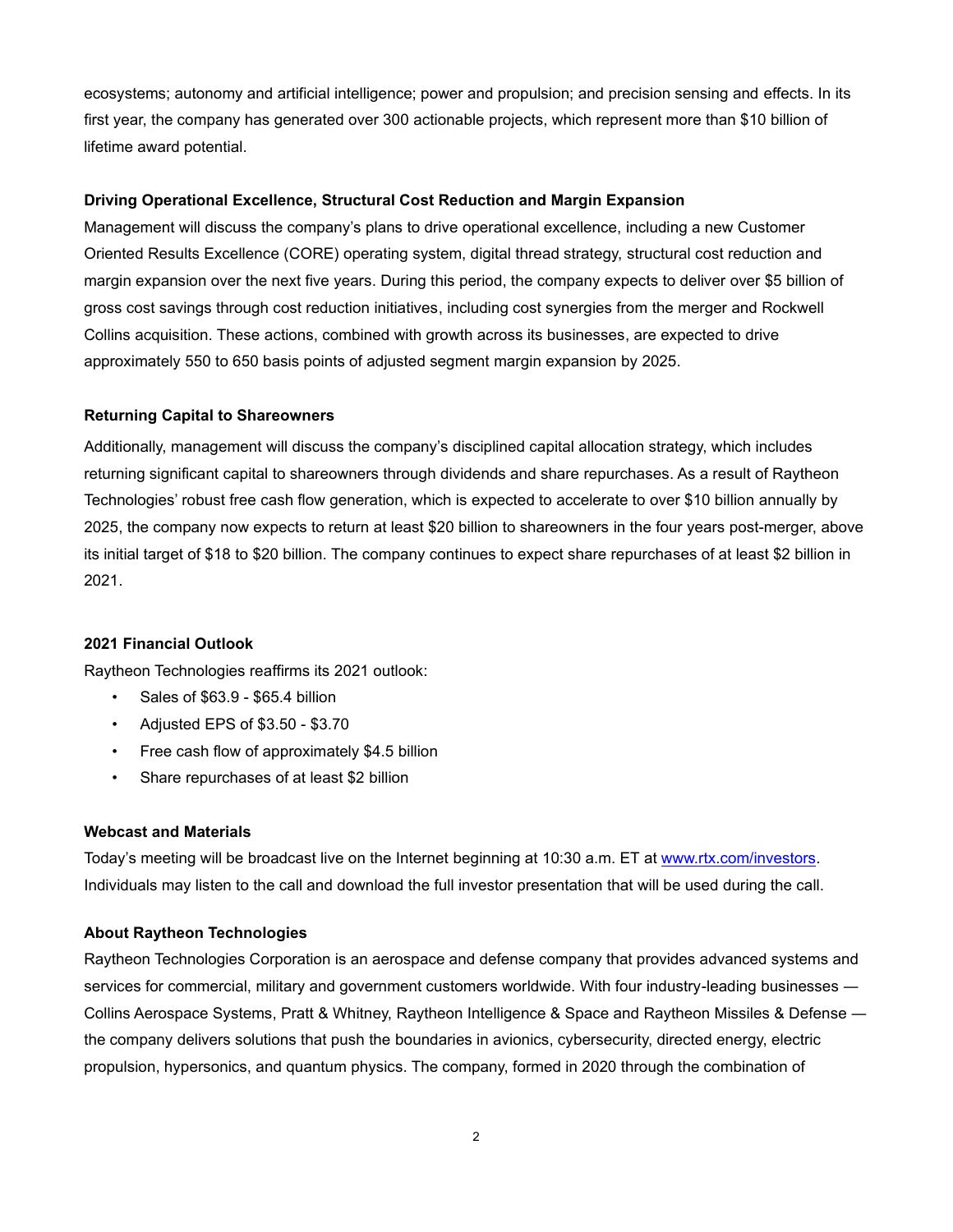Raytheon Company and the United Technologies Corporation aerospace businesses, is headquartered in Waltham, Massachusetts.

## **Use and Definitions of Non-GAAP Financial Measures**

Raytheon Technologies Corporation ("RTC") reports its financial results in accordance with accounting principles generally accepted in the United States ("GAAP").

We supplement the reporting of our financial information determined under GAAP with certain non-GAAP financial information. The non-GAAP information presented provides investors with additional useful information, but should not be considered in isolation or as substitutes for the related GAAP measures. Moreover, other companies may define non-GAAP measures differently, which limits the usefulness of these measures for comparisons with such other companies. We encourage investors to review our financial statements and publiclyfiled reports in their entirety and not to rely on any single financial measure.

Adjusted margin and adjusted earnings per share ("EPS") are non-GAAP financial measures. Adjusted margin represents adjusted operating profit divided by adjusted net sales. Adjusted operating profit represents operating profit (a GAAP measure), excluding restructuring costs, acquisition accounting adjustments and significant items of non-recurring and/or non-operational nature (herein referred to as "other significant items"). Adjusted net sales represents net sales (a GAAP measure), excluding other significant items. Adjusted EPS represents diluted earnings per share from continuing operations (a GAAP measure), excluding restructuring costs, acquisition accounting adjustments and other significant items. For the Business segments, when applicable, adjustments of net sales similarly reflect continuing operations excluding other significant items, and adjustments of operating profit (loss) and margins similarly reflect continuing operations, excluding restructuring, acquisition accounting adjustments and other significant items.

Free cash flow is a non-GAAP financial measure that represents cash flow from operations (a GAAP measure) less capital expenditures. Management believes free cash flow is a useful measure of liquidity and an additional basis for assessing RTC's ability to fund its activities, including the financing of acquisitions, debt service, repurchases of RTC's common stock and distribution of earnings to shareowners.

When we provide our expectations for adjusted segment margins, adjusted EPS, and free cash flow on a forwardlooking basis, a reconciliation of the differences between the non-GAAP expectations and the corresponding GAAP measures (expected segment margins, expected diluted EPS from continuing operations and expected cash flow from operations, respectively) generally is not available without unreasonable effort due to potentially high variability, complexity and low visibility as to the items that would be excluded from the GAAP measure in the relevant future period, such as unusual gains and losses, the ultimate outcome of pending litigation, fluctuations in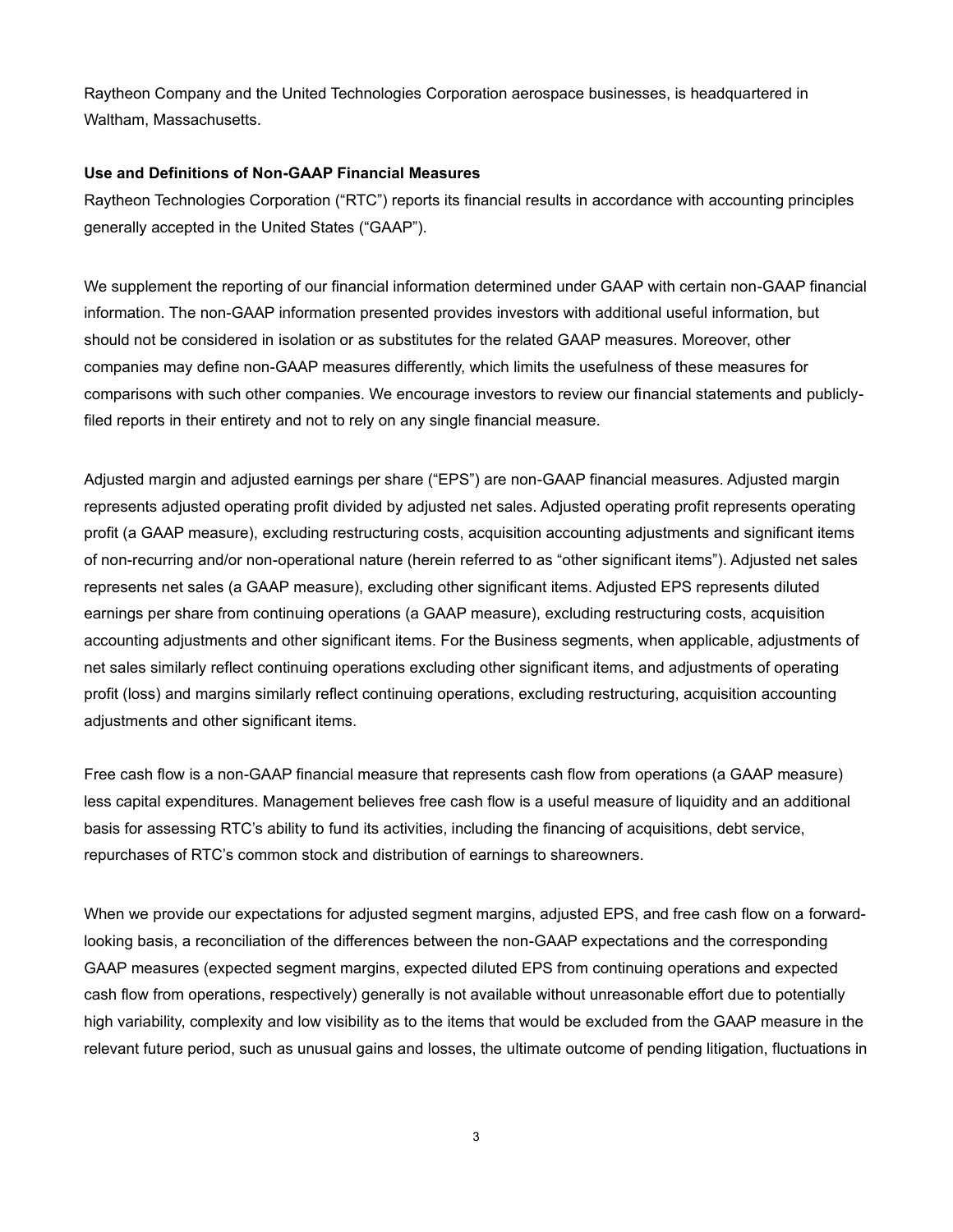foreign currency exchange rates, the impact and timing of potential acquisitions and divestitures, and other structural changes or their probable significance. The variability of the excluded items may have a significant, and potentially unpredictable, impact on our future GAAP results.

#### **Cautionary Statement Regarding Forward-Looking Statements**

This press release contains statements which, to the extent they are not statements of historical or present fact, constitute "forward-looking statements" under the securities laws. From time to time, oral or written forwardlooking statements may also be included in other information released to the public. These forward-looking statements are intended to provide Raytheon Technologies Corporation's ("RTC") management's current expectations or plans for our future operating and financial performance, based on assumptions currently believed to be valid. Forward-looking statements can be identified by the use of words such as "believe," "expect," "expectations," "plans," "strategy," "prospects," "estimate," "project," "target," "anticipate," "will," "should," "see," "guidance," "outlook," "confident," "on track" and other words of similar meaning, or by reference to future dates. Forward-looking statements may include, among other things, statements relating to future sales, earnings, cash flow, results of operations, synergies, uses of cash, share repurchases, dividends, tax payments and rates, research and development spending, other measures of financial performance, potential future plans, strategies or transactions, credit ratings and net indebtedness, other anticipated benefits to RTC of United Technologies Corporation's ("UTC") Rockwell Collins acquisition, the merger between UTC and Raytheon Company ("Raytheon," and such merger, the "merger") or the spin-offs by UTC of Otis Worldwide Corporation and Carrier Global Corporation into separate independent companies (the "separation transactions"), including estimated synergies and customer cost savings resulting from the merger and the anticipated benefits and costs of the separation transactions, our expectations regarding our products and services, technologies and customer demand, and other statements that are not solely historical facts. All forward-looking statements involve risks, uncertainties and other factors that may cause actual results to differ materially from those expressed or implied in the forward-looking statements. For those statements, we claim the protection of the safe harbor for forwardlooking statements contained in the U.S. Private Securities Litigation Reform Act of 1995. Such risks, uncertainties and other factors include, without limitation: (1) the effect of economic conditions in the industries and markets in which RTC operates in the U.S. and globally and any changes therein, including financial market conditions, fluctuations in commodity prices, interest rates and foreign currency exchange rates, levels of end market demand in both the commercial and defense segments of the aerospace industry, levels of air travel, financial condition of commercial airlines, and the impact of pandemic health issues (including COVID-19 and its effects, among other things, on global supply, demand and distribution capabilities as the COVID-19 pandemic continues and results in an increasingly prolonged period of disruption to air travel and commercial activities generally, and significant restrictions and limitations on businesses, particularly within the aerospace and commercial airlines industries) aviation safety concerns, weather conditions and natural disasters, the financial condition of our customers and suppliers, and the risks associated with U.S. government sales (including changes or shifts in defense spending due to budgetary constraints, spending cuts resulting from sequestration or the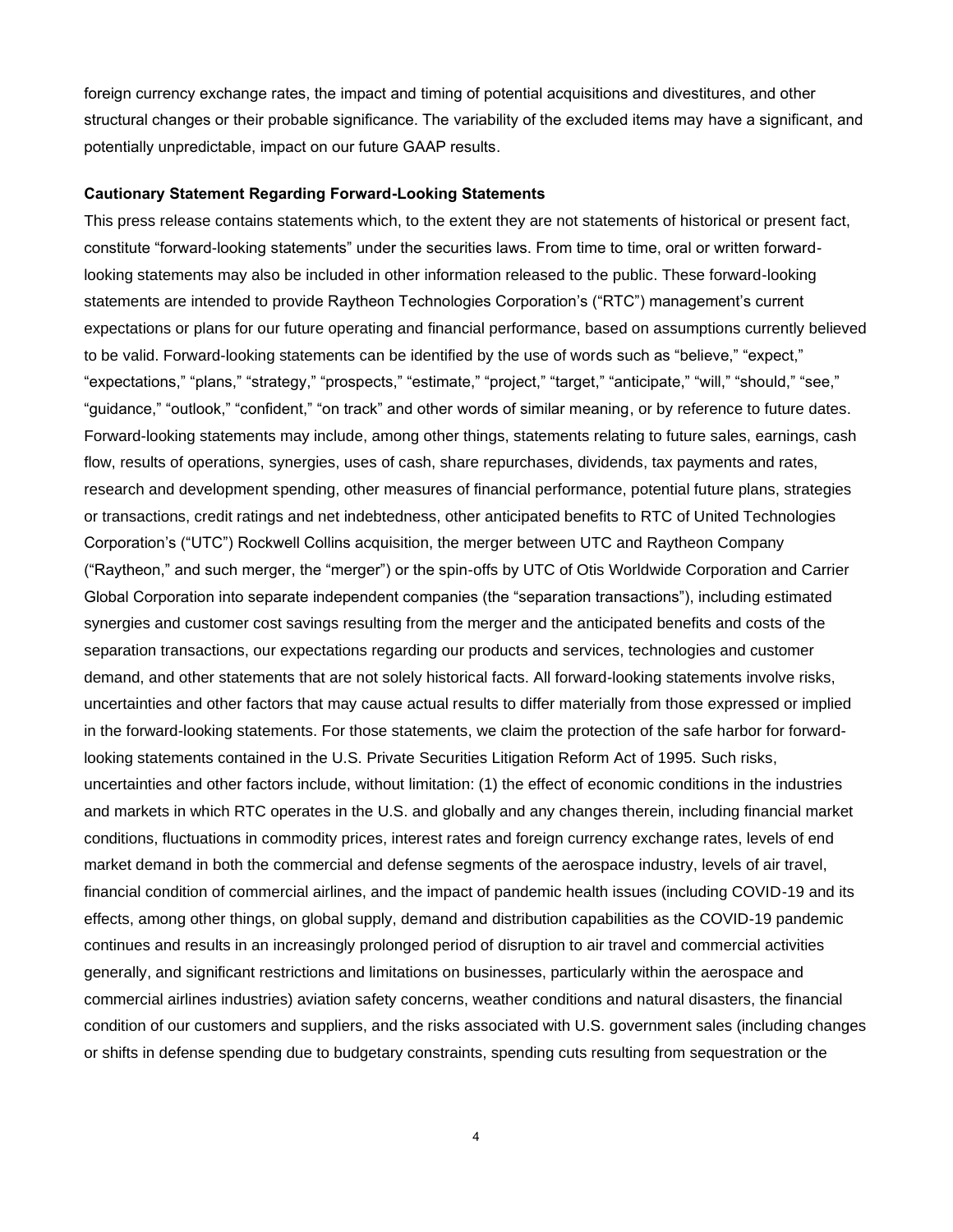allocation of funds to governmental responses to COVID-19, a government shutdown, or otherwise, and uncertain funding of programs); (2) challenges in the development, production, delivery, support, performance, safety, regulatory compliance, and realization of the anticipated benefits (including our expected returns under customer contracts) of advanced technologies and new products and services; (3) the scope, nature, impact or timing of acquisition and divestiture activity, including among other things the integration of UTC's and Raytheon Company's businesses and the integration of RTC with other businesses acquired before and after the merger, and realization of synergies and opportunities for growth and innovation and incurrence of related costs and expenses; (4) RTC's levels of indebtedness, capital spending and research and development spending; (5) future availability of credit and factors that may affect such availability, including credit market conditions and our capital structure; (6) the timing and scope of future repurchases by RTC of its common stock, which are subject to a number of uncertainties and may be discontinued, accelerated, suspended or delayed at any time due to various factors, including market conditions and the level of other investing activities and uses of cash; (7) delays and disruption in delivery of materials and services from suppliers; (8) company and customer-directed cost reduction efforts and restructuring costs and savings and other consequences thereof (including the potential termination of U.S. government contracts and performance under undefinitized contract actions and the potential inability to recover termination costs); (9) new business and investment opportunities; (10) the ability to realize the intended benefits of organizational changes; (11) the anticipated benefits of diversification and balance of operations across product lines, regions and industries; (12) the outcome of legal proceedings, investigations and other contingencies; (13) pension plan assumptions and future contributions; (14) the impact of the negotiation of collective bargaining agreements and labor disputes; (15) the effect of changes in political conditions in the U.S. and other countries in which RTC and its businesses operate, including the effect of changes in U.S. trade policies on general market conditions, global trade policies and currency exchange rates in the near term and beyond; (16) changes resulting from the recent change in the U.S. Administration and potential changes in Department of Defense policies or priorities; (17) the effect of changes in tax (including U.S. tax reform enacted on December 22, 2017, which is commonly referred to as the Tax Cuts and Jobs Act of 2017), environmental, regulatory and other laws and regulations (including, among other things, export and import requirements such as the International Traffic in Arms Regulations and the Export Administration Regulations, anti-bribery and anticorruption requirements, including the Foreign Corrupt Practices Act, industrial cooperation agreement obligations, and procurement and other regulations) in the U.S. and other countries in which RTC and its businesses operate; (18) the possibility that the anticipated benefits from the combination of UTC's and Raytheon's businesses (including ongoing integration activities from historic UTC and Raytheon acquisitions prior to the merger) cannot be realized in full or may take longer to realize than expected, or the possibility that costs or difficulties related to the integration of UTC's businesses with Raytheon's will be greater than expected or may not result in the achievement of estimated synergies within the contemplated time frame or at all; (19) the ability of RTC to retain and hire key personnel and the ability of our personnel to continue to operate our facilities and businesses around the world in light of, among other factors, the COVID-19 pandemic and related personnel reductions; and (20) the intended qualification of (i) the merger as a tax-free reorganization and (ii) the separation